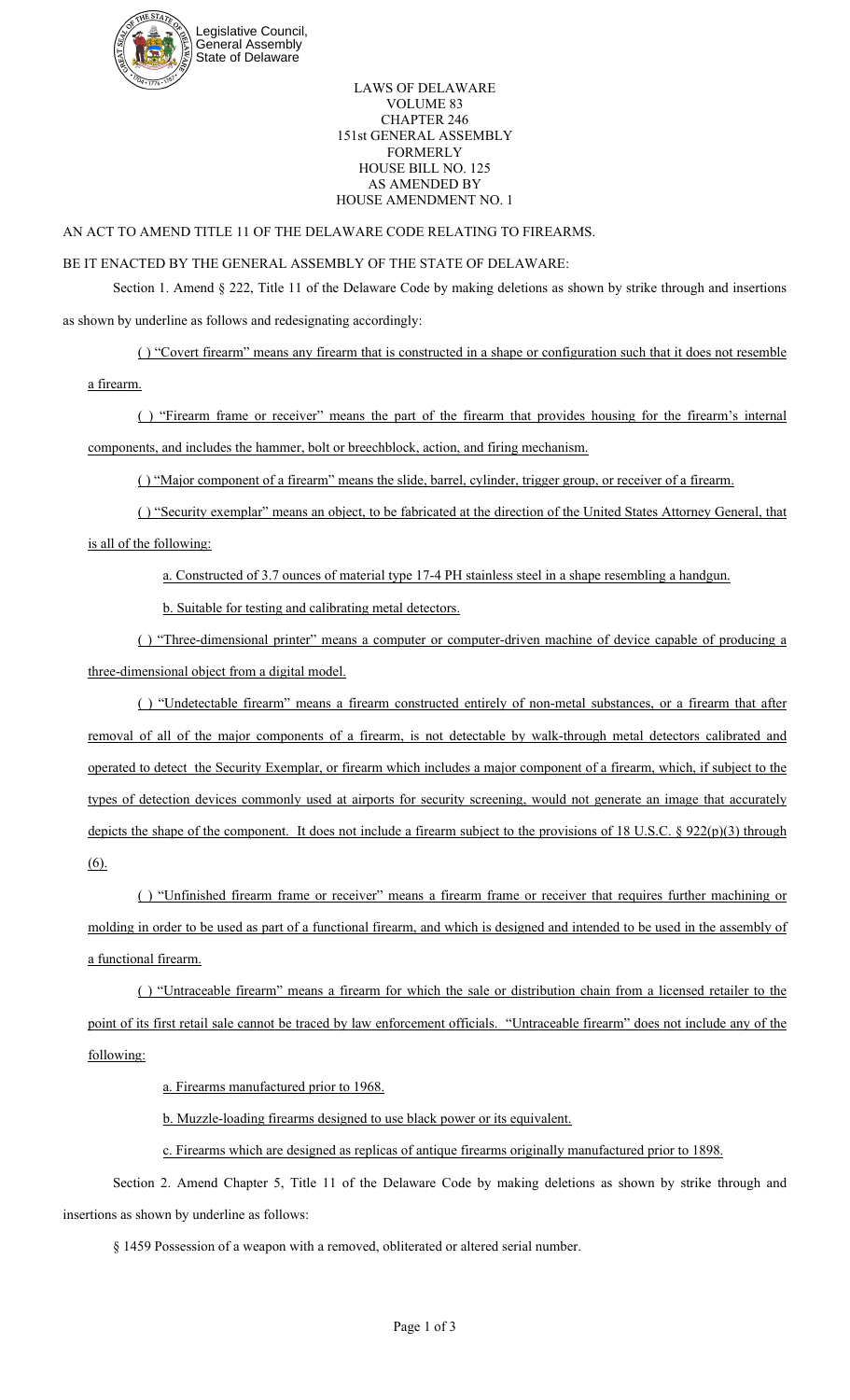(a) No person shall knowingly transport, ship, possess or receive any firearm or firearm frame or receiver with the knowledge that the importer's or manufacturer's serial number has been removed, obliterated or altered in a manner that has disguised or concealed the identity or origin of the firearm.

(b) This section shall not apply to a firearm manufactured prior to 1973.

(c) Possessing, transporting, shipping or receiving a firearm with a removed, obliterated or altered serial number pursuant to this section is a class D felony.

§ 1459A. Possession of an unfinished firearm frame or receiver with no serial number.

(a) No person shall knowingly transport, ship, transfer, or sell an unfinished firearm frame or receiver unless all of the following apply:

(1) The person is a federally licensed gun dealer or manufacturer.

(2) The name of the manufacturer and an individual serial number are conspicuously placed on the unfinished firearm frame or receiver in accordance with the procedures for the serialization of a firearm in 18 U.S.C. § 923(i).

(3) The person maintains records for the unfinished firearm frame or receiver in accordance with the requirements for maintenance of records in 18 U.S.C. § 923(g).

(b) No person shall knowingly possess an unfinished firearm frame or receiver that does not have the name of the manufacturer and individual serial number conspicuously placed on it or on a major component of the firearm into which the unfinished firearm frame or receiver will be housed.

(c) Subsection (b) of this section does not apply to a federally licensed gun manufacturer during the manufacturing process of a firearm frame or receiver.

(d) Possession of an unfinished firearm frame or receiver with no serial number is a Class D felony.

§ 1462 Covert or undetectable firearms; Class E or D felony,

(a) A person is guilty of possession of a covert or undetectable firearm when the person knowingly possesses a covert or undetectable firearm.

(b) A person is guilty of manufacturing a covert or undetectable firearm when the person manufactures, causes to be manufactured, transports, or sells a covert or undetectable firearm.

(c) Possession of a covert or undetectable firearm is a Class E felony.

(d) Manufacturing a covert or undetectable firearm is a Class D felony.

§ 1463 Untraceable firearms; Class E or D felony.

(a) A person is guilty of possessing an untraceable firearm when then person knowingly possesses an untraceable firearm.

(b) A person is guilty of manufacturing an untraceable firearm when the person knowingly manufactures, assembles, causes to be manufactured or assembled, sells, or transfers an untraceable firearm.

(c) A person is guilty of manufacturing or distributing a firearm using a three-dimensional printer when the person does any one of the following:

(1) Uses a three-dimensional printer or similar device to manufacture or produce a firearm, firearm receiver, or major firearm component when not licensed as a manufacturer.

(2) Distributes by any means, including the internet, to a person who is not licensed as a manufacturer, instructions in the form of computer-aided design files or other code or instructions stored and displayed in electronic format as a digital